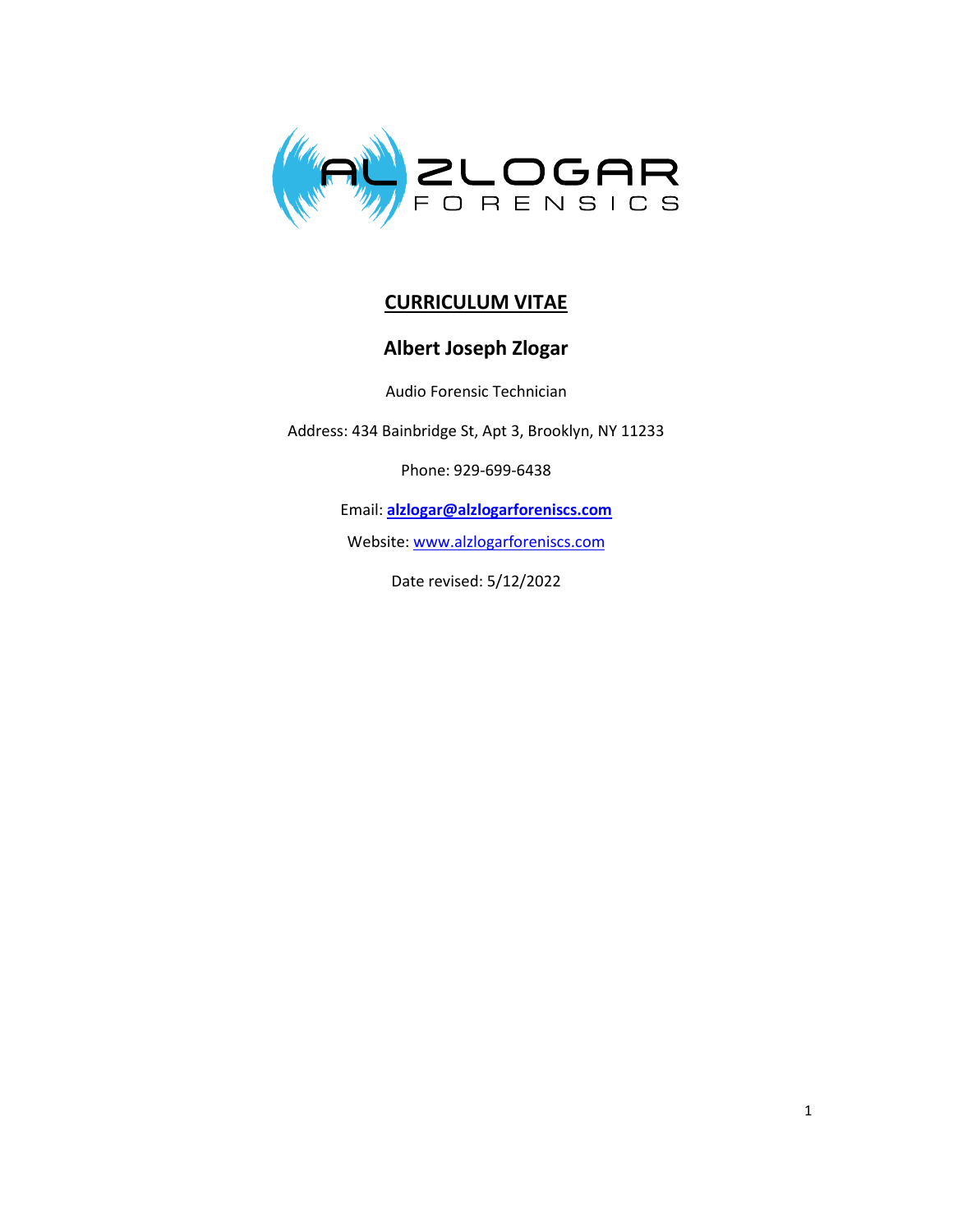#### **SUMMARY**

I am an audio forensic technician specializing in recovery, enhancement, and authentication of digital audio with over four years' experience in the field. My work also includes advanced sound design, field recording, film score theory, vinyl restoration and sound library development, as well as mixing for surround sound and virtual reality. Along with my education and experience, I'm collaborative, punctual and precise with my work. My goal is to use science to help me provide my clients with work product using accurate forensic applications.

#### **INTRODUCTION**

In 2013, I began my audio career and was trained in production and engineering. While attending the Underground Producers Alliance, I created an album documenting field recordings of Black Lives Matter protests. I spent four years, from 2016 to 2020 creating audio recordings and observing sounds from various places in New York City. The result is a thorough understanding of acoustic information. I have studied sound most of my life and understand how certain sounds can interfere and even conflict with other sounds. I also understand how easy it is to alter an original recording in order to deceive. Therefore, I chose audio forensics as my career path. I not yet testified but currently working toward my courtroom experience with Ed Primeau, a thirty-eight-year audio forensic veteran.

I help attorneys understand the advantages of incorporating forensics into their litigations. My goal is to help the court understand the audio recorded evidence authenticity as well as understand the recorded. The methods that I use are peer reviewed applications that are accepted by the scientific community. My techniques are derived from both formal education and the application of skills gained by working in many forensic situations.

#### **WORK HISTORY**

#### **CEO of Al Zlogar Forensics Inc.**

Al Zlogar Forensics Inc. Bainbridge St, Apt 3, Brooklyn, NY 11233 2021 – Present

- Audio Forensic Technician
- Providing forensic audio enhancement, authentication, and analysis services.
- Forensic audio recovery of evidential recordings.
- Perform forensic audio investigations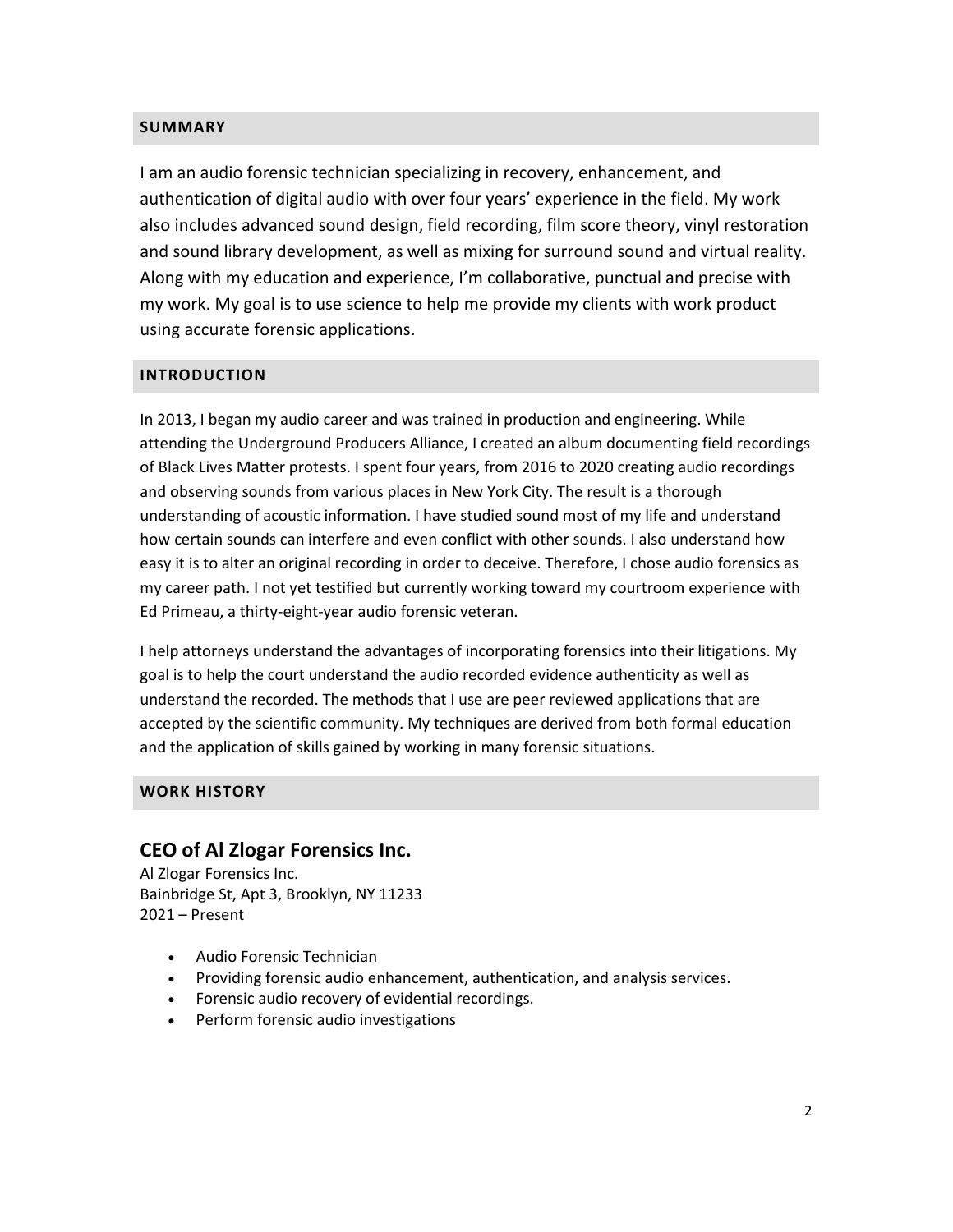### **Forensic Audio Mentorship Program**

Protégé of Edward Primeau, Primeau Forensics, LTD. 2020 – Present

- Forensic Audio Mentorship Program 52 Weeks
- The components of a forensic lab
- Performing forensic investigations
- Workflow: Always maintain the original and perform work on a HASH tested copy
- The importance of notetaking and screen captures
- Communication in civil and criminal cases
- Report writing, factual reports, and detailed complete forensic reports.
- Preparing for deposition testimony
- Providing deposition testimony
- Preparing for trial testimony
- Providing trial testimony
- The importance of eye contact in the courtroom
- How to dress and act when testifying
- Addressing the judge and jury
- Rebuttal testimony
- Federal Rules of Evidence

# **Co-Composer, Audio and Recording Engineer for LEX and the Cult of Spirits**

The National Arts Club 15 Gramercy Park S, New York, NY 10003 2020

### **Location Sound Recording and Audio Editor**

Alexis Karl Films Cadman Plaza E, Brooklyn, New York, 11201 September 2020

#### **Audio Repair and Enhancement for Alexis Karl Films**

Documentary Protest Films Cadman Plaza E, Brooklyn, New York, 11201 June 2020 – August 2020

### **Sound Design Performance for Raz Mesinai's film "Tunnel Vision"**

Magick City 37 Box St, Brooklyn, NY 11222 October 2019

# **Recording Engineer of "Beyond the Beat**

Underground Producers Alliance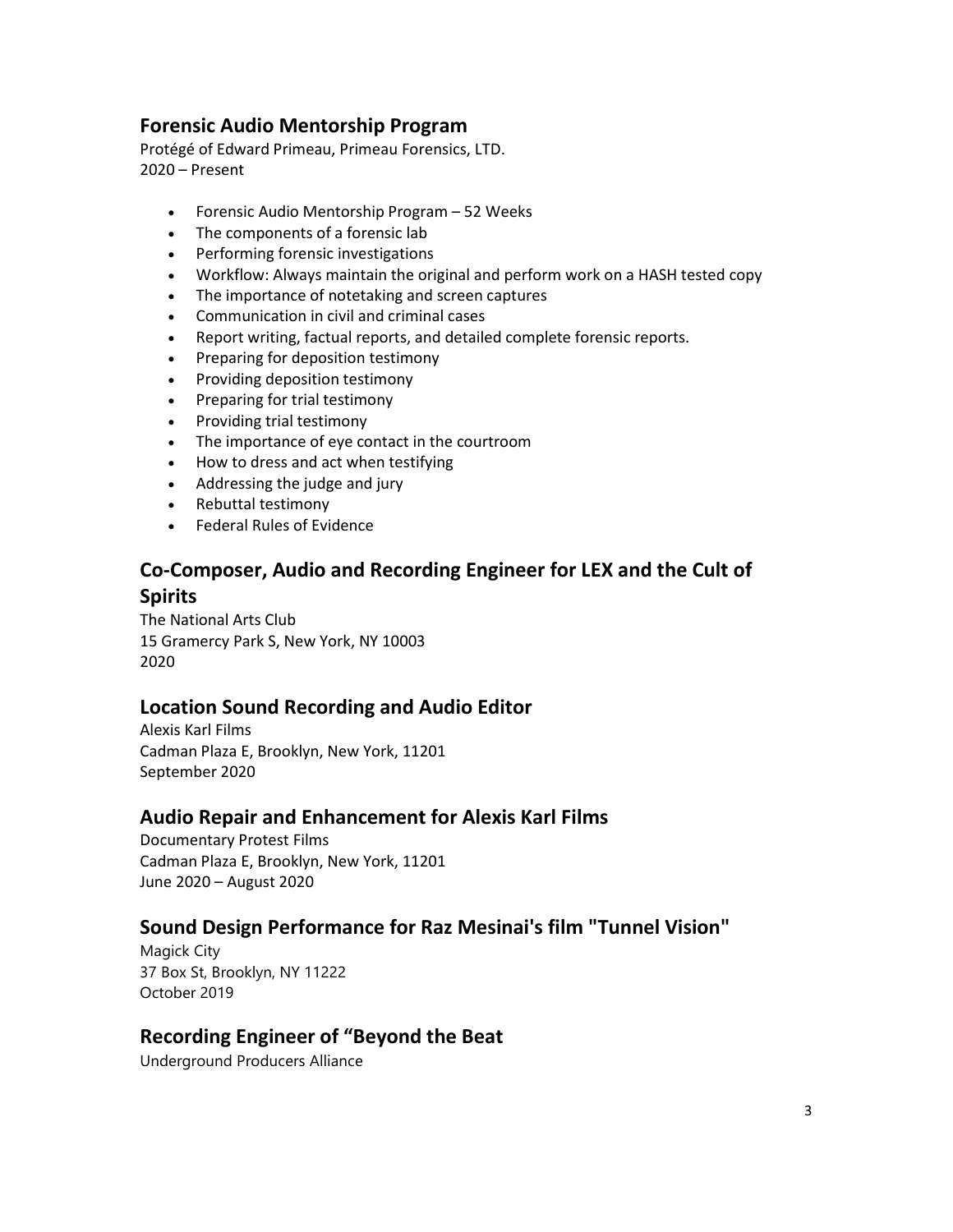Duro of Brooklyn, Brooklyn, New York February 2018

### **Audio Visual Technician for Val Jeanty's Live Performances**

Roulette Intermedium 509 Atlantic Ave, Brooklyn, NY 11217 May 2017

Le Poisson Rouge 158 Bleecker St, New York, NY 10012 June 2017

### **Lighting and Sound Technician**

Sullivan Room Nightclub 218 Sullivan St, New York, NY 10012 2013 – 2014

Santos Party House Dance Club 96 Lafayette St, New York, NY 10013 2015 – 2016

#### **EDUCATION**

#### **iNPUT-ACE**

Certified Operator (IAOC) May 17<sup>th</sup> – 18<sup>th</sup>, 2022 8 hours

- Using iNPUT-ACE to conduct a videocentric investigation from the initial playback to an effective and accurate review of the video evidence, and through the creation of courtready outputs
- Understanding fundamental best practices
- Techniques for use in Testimony
- Deeper understanding of frame rates, identifying codecs, containers, proprietary and standard formats
- Employing major case management concepts and creating narrative reports.
- Advanced forensic video processing using iNPUT-ACE
- Applying concepts to large cases with multiple video sources and many camera views
- Understanding scientific limitations as a forensic video expert

#### **Training in Forensic Analysis and Authentication of Digital Images**

The University of Colorado Denver, National Center for Media Forensics Denver, Colorado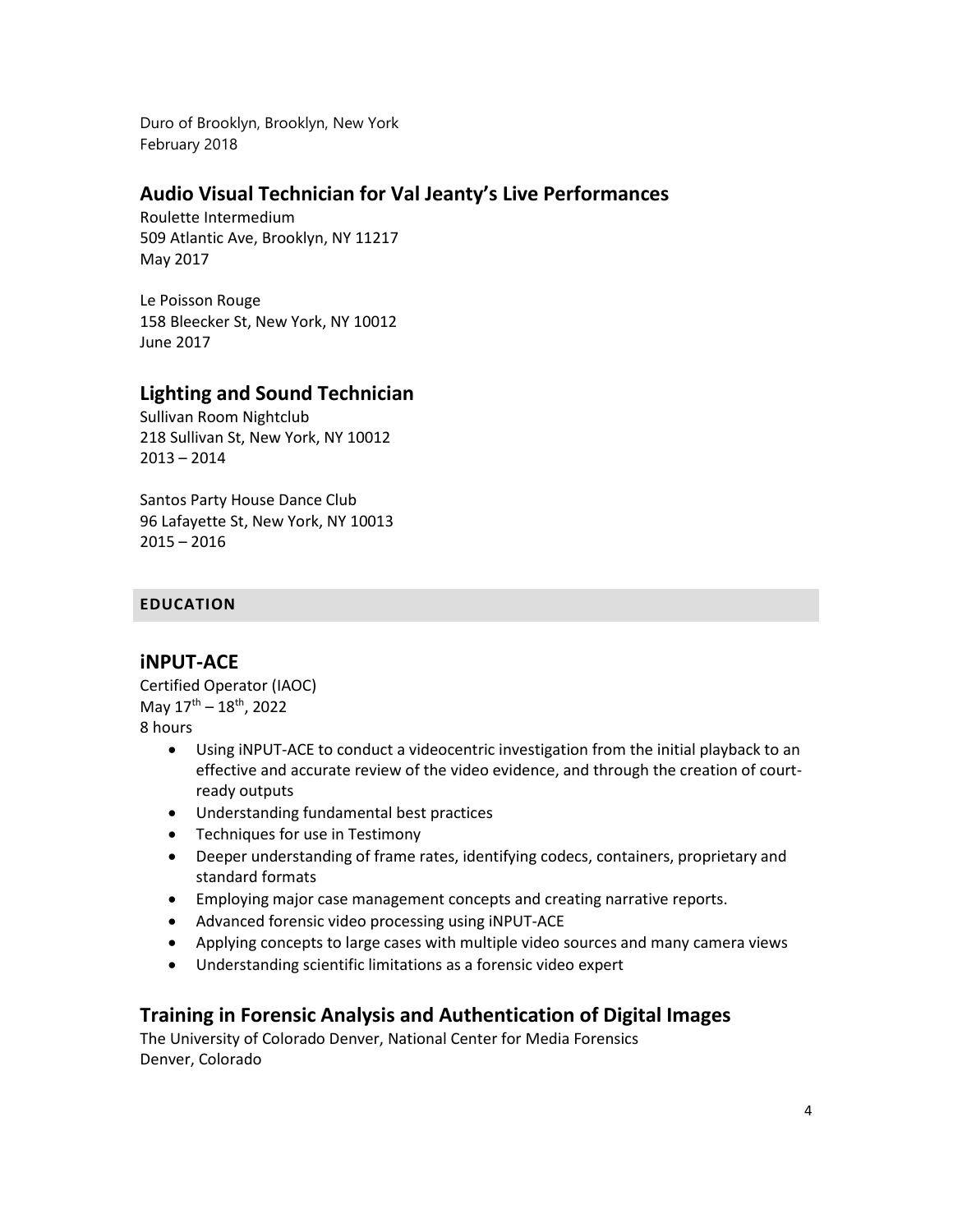September 20<sup>th</sup> – 22<sup>nd</sup>, 2021

13.5 Hours

- Advanced principles in digital image authentication
- Emerging science in media forensics
- Digital media evidence seizure and acquisition
- Limitations of the forensic expert

# **Training in Advanced Forensic Audio Enhancement and Processing**

The University of Colorado Denver, National Center for Media Forensics

Denver, Colorado

December  $1<sup>st</sup> - 4<sup>th</sup>$ , 2020

12 Hours

- Advanced principles of forensic audio enhancement
- The latest forensic audio recording and processing techniques
- Processing of digital multimedia and advanced techniques for enhancing recorded audio through filtering, noise reduction, and cross-channel adaptive filtering.
- Working with audio files from video and batch processing with command-line utilities
- Limitations of the forensic expert
- Digital evidence seizure and acquisition

# **Training in Forensic Analysis and Authentication of Digital Audio**

The University of Colorado Denver, National Center for Media Forensics Denver, Colorado

October  $5<sup>th</sup> - 8<sup>th</sup>$ , 2020

12 Hours

- The latest forensic audio authentication techniques
- Advanced principles of forensic audio authentication
- Limitations of the forensic expert
- Digital evidence seizure and acquisition

# **Training in Forensic Analysis and Enhancement of Digital Audio**

The University of Colorado Denver, National Center for Media Forensics Denver, Colorado September 28<sup>th</sup> – October 1st, 2020 12 Hours

- The latest forensic audio enhancement and signal processing techniques
- Advanced principles in media forensics and audio enhancement
- Following the standard operating procedures outlined by the Scientific Working Group for Digital Evidence (SWGDE) and the National Institute of Standards and Technology (NIST).
- Limitations of the forensic expert
- Digital evidence and seizure

### **Underground Producers Alliance**